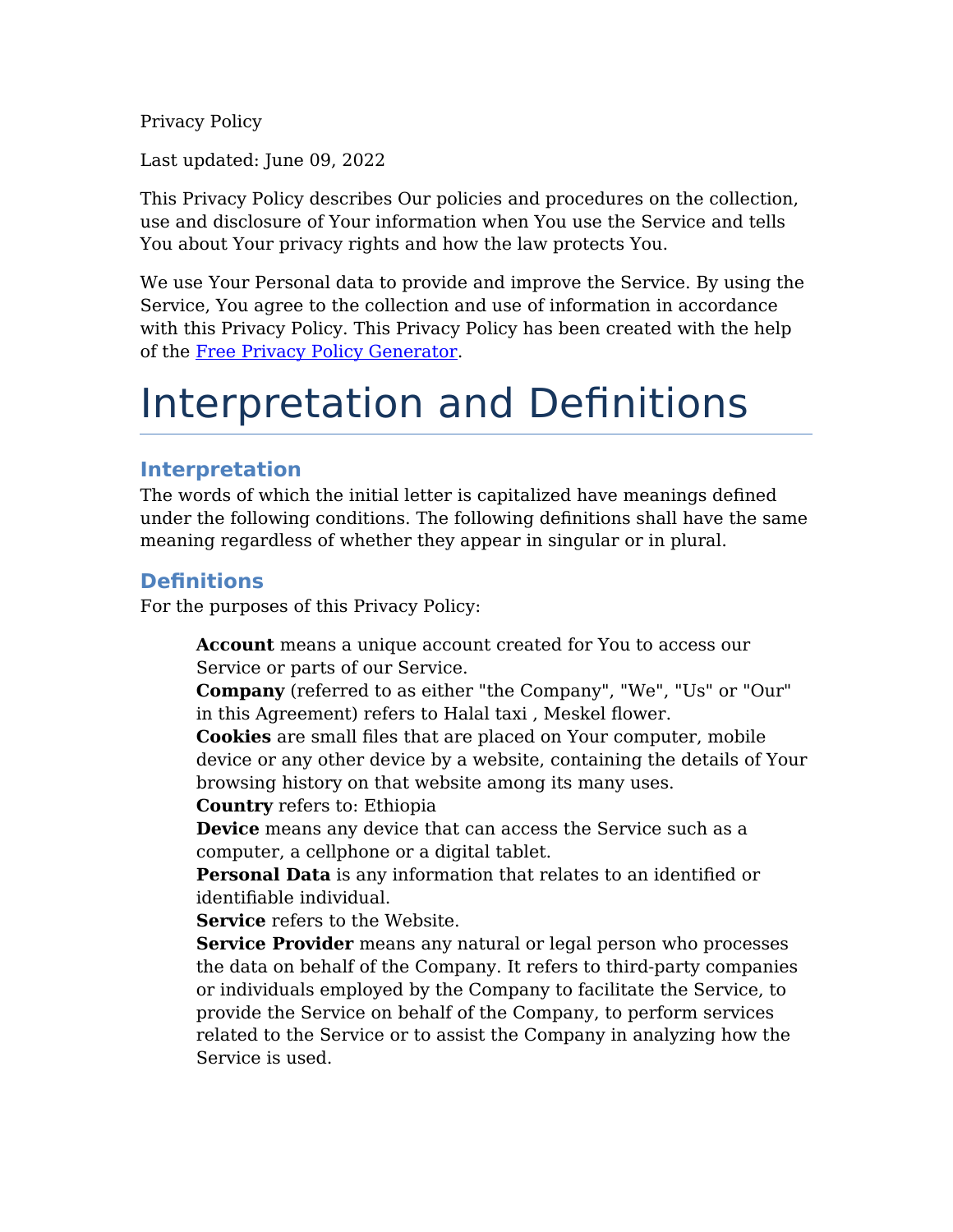**Usage Data** refers to data collected automatically, either generated by the use of the Service or from the Service infrastructure itself (for example, the duration of a page visit).

**Website** refers to Halal taxi, accessible from [http:///www.halalmetertaxi.com](./http:%2F%2F%2Fwww.halalmetertaxi.com)

**You** means the individual accessing or using the Service, or the company, or other legal entity on behalf of which such individual is accessing or using the Service, as applicable.

## Collecting and Using Your Personal Data

## **Types of Data Collected**

#### **Personal Data**

While using Our Service, We may ask You to provide Us with certain personally identifiable information that can be used to contact or identify You. Personally identifiable information may include, but is not limited to:

Email address First name and last name Phone number Usage Data

#### **Usage Data**

Usage Data is collected automatically when using the Service.

Usage Data may include information such as Your Device's Internet Protocol address (e.g. IP address), browser type, browser version, the pages of our Service that You visit, the time and date of Your visit, the time spent on those pages, unique device identifiers and other diagnostic data.

When You access the Service by or through a mobile device, We may collect certain information automatically, including, but not limited to, the type of mobile device You use, Your mobile device unique ID, the IP address of Your mobile device, Your mobile operating system, the type of mobile Internet browser You use, unique device identifiers and other diagnostic data.

We may also collect information that Your browser sends whenever You visit our Service or when You access the Service by or through a mobile device.

#### **Tracking Technologies and Cookies**

We use Cookies and similar tracking technologies to track the activity on Our Service and store certain information. Tracking technologies used are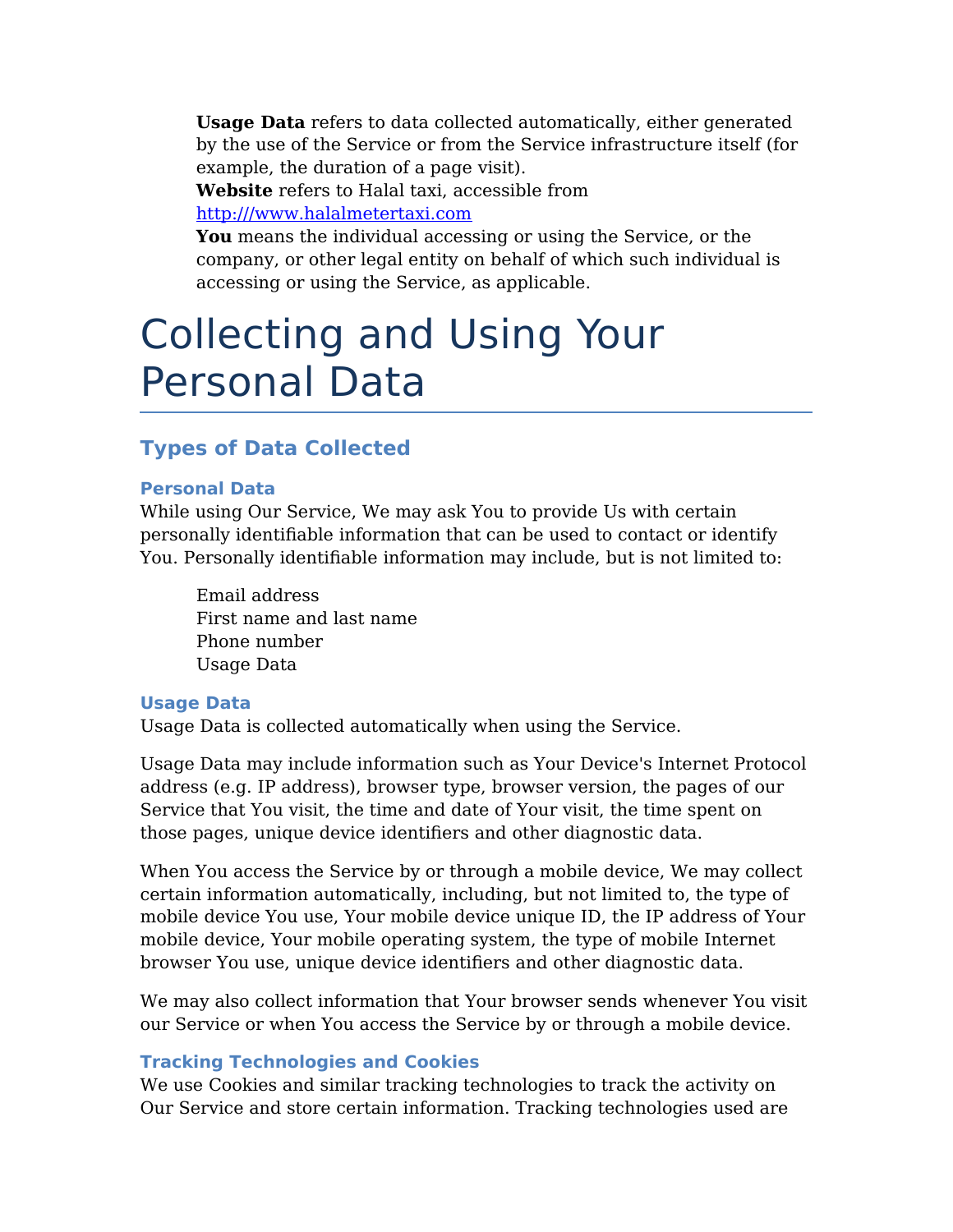beacons, tags, and scripts to collect and track information and to improve and analyze Our Service. The technologies We use may include:

- **Cookies or Browser Cookies.** A cookie is a small file placed on Your Device. You can instruct Your browser to refuse all Cookies or to indicate when a Cookie is being sent. However, if You do not accept Cookies, You may not be able to use some parts of our Service. Unless you have adjusted Your browser setting so that it will refuse Cookies, our Service may use Cookies.
- **Flash Cookies.** Certain features of our Service may use local stored objects (or Flash Cookies) to collect and store information about Your preferences or Your activity on our Service. Flash Cookies are not managed by the same browser settings as those used for Browser Cookies. For more information on how You can delete Flash Cookies, please read "Where can I change the settings for disabling, or deleting local shared objects?" available at [https://helpx.adobe.com/flash-player/kb/disable-local-shared-objects](https://helpx.adobe.com/flash-player/kb/disable-local-shared-objects-flash.html#main_Where_can_I_change_the_settings_for_disabling__or_deleting_local_shared_objects_)flash.html#main\_Where\_can\_I\_change\_the\_settings\_for\_disabling\_or\_del [eting\\_local\\_shared\\_objects\\_](https://helpx.adobe.com/flash-player/kb/disable-local-shared-objects-flash.html#main_Where_can_I_change_the_settings_for_disabling__or_deleting_local_shared_objects_)
- **Web Beacons.** Certain sections of our Service and our emails may contain small electronic files known as web beacons (also referred to as clear gifs, pixel tags, and single-pixel gifs) that permit the Company, for example, to count users who have visited those pages or opened an email and for other related website statistics (for example, recording the popularity of a certain section and verifying system and server integrity).

Cookies can be "Persistent" or "Session" Cookies. Persistent Cookies remain on Your personal computer or mobile device when You go offline, while Session Cookies are deleted as soon as You close Your web browser. Learn more about cookies on the [Free Privacy Policy website](https://www.freeprivacypolicy.com/blog/sample-privacy-policy-template/#Use_Of_Cookies_And_Tracking) article.

We use both Session and Persistent Cookies for the purposes set out below:

### **Necessary / Essential Cookies**

Type: Session Cookies

Administered by: Us

Purpose: These Cookies are essential to provide You with services available through the Website and to enable You to use some of its features. They help to authenticate users and prevent fraudulent use of user accounts. Without these Cookies, the services that You have asked for cannot be provided, and We only use these Cookies to provide You with those services.

**Cookies Policy / Notice Acceptance Cookies**

Type: Persistent Cookies Administered by: Us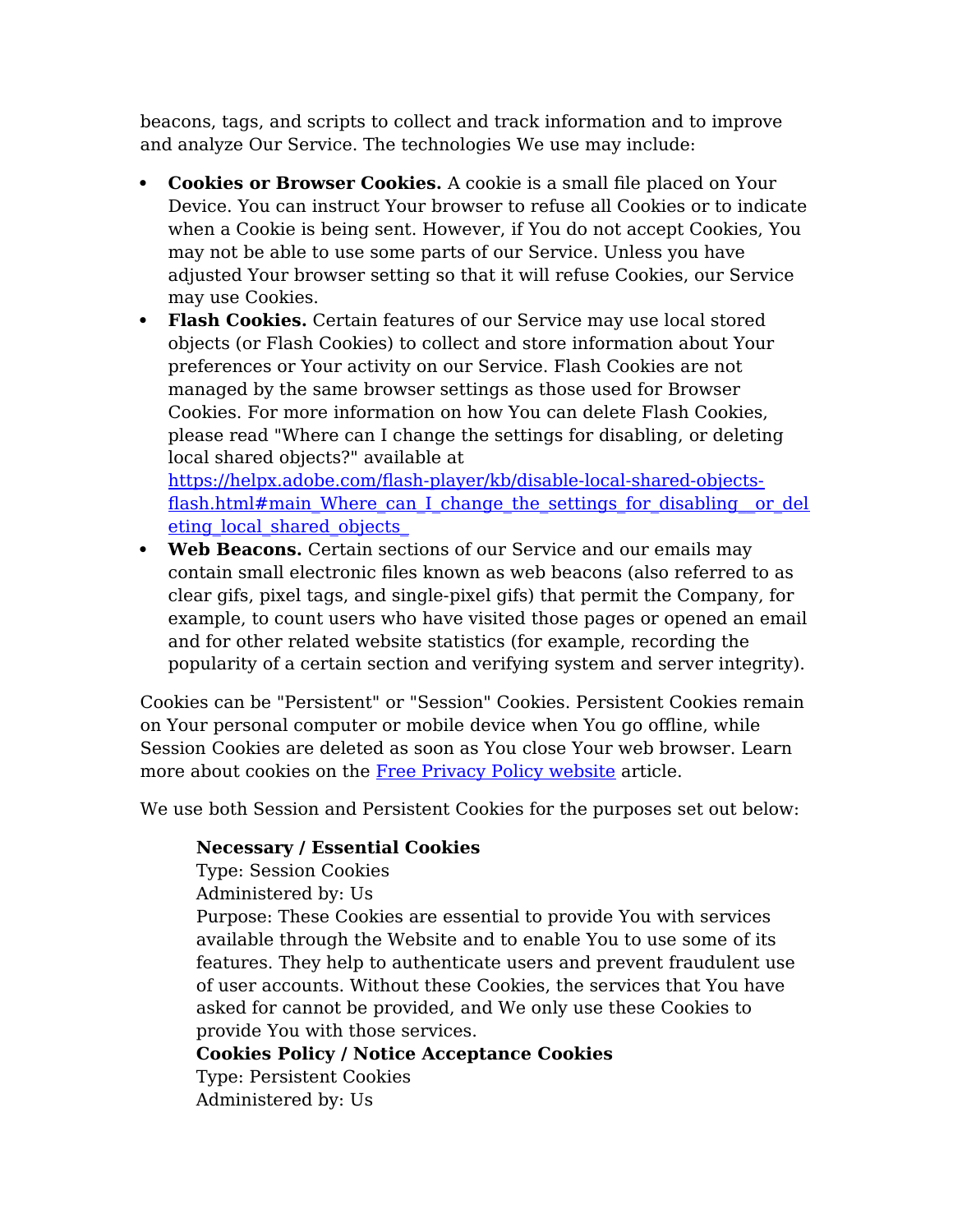Purpose: These Cookies identify if users have accepted the use of cookies on the Website.

**Functionality Cookies**

Type: Persistent Cookies

Administered by: Us

Purpose: These Cookies allow us to remember choices You make when You use the Website, such as remembering your login details or language preference. The purpose of these Cookies is to provide You with a more personal experience and to avoid You having to re-enter your preferences every time You use the Website.

For more information about the cookies we use and your choices regarding cookies, please visit our Cookies Policy or the Cookies section of our Privacy Policy.

### **Use of Your Personal Data**

The Company may use Personal Data for the following purposes:

**To provide and maintain our Service**, including to monitor the usage of our Service.

**To manage Your Account:** to manage Your registration as a user of the Service. The Personal Data You provide can give You access to different functionalities of the Service that are available to You as a registered user.

**For the performance of a contract:** the development, compliance and undertaking of the purchase contract for the products, items or services You have purchased or of any other contract with Us through the Service.

**To contact You:** To contact You by email, telephone calls, SMS, or other equivalent forms of electronic communication, such as a mobile application's push notifications regarding updates or informative communications related to the functionalities, products or contracted services, including the security updates, when necessary or reasonable for their implementation.

**To provide You** with news, special offers and general information about other goods, services and events which we offer that are similar to those that you have already purchased or enquired about unless You have opted not to receive such information.

**To manage Your requests:** To attend and manage Your requests to Us.

**For business transfers:** We may use Your information to evaluate or conduct a merger, divestiture, restructuring, reorganization, dissolution, or other sale or transfer of some or all of Our assets, whether as a going concern or as part of bankruptcy, liquidation, or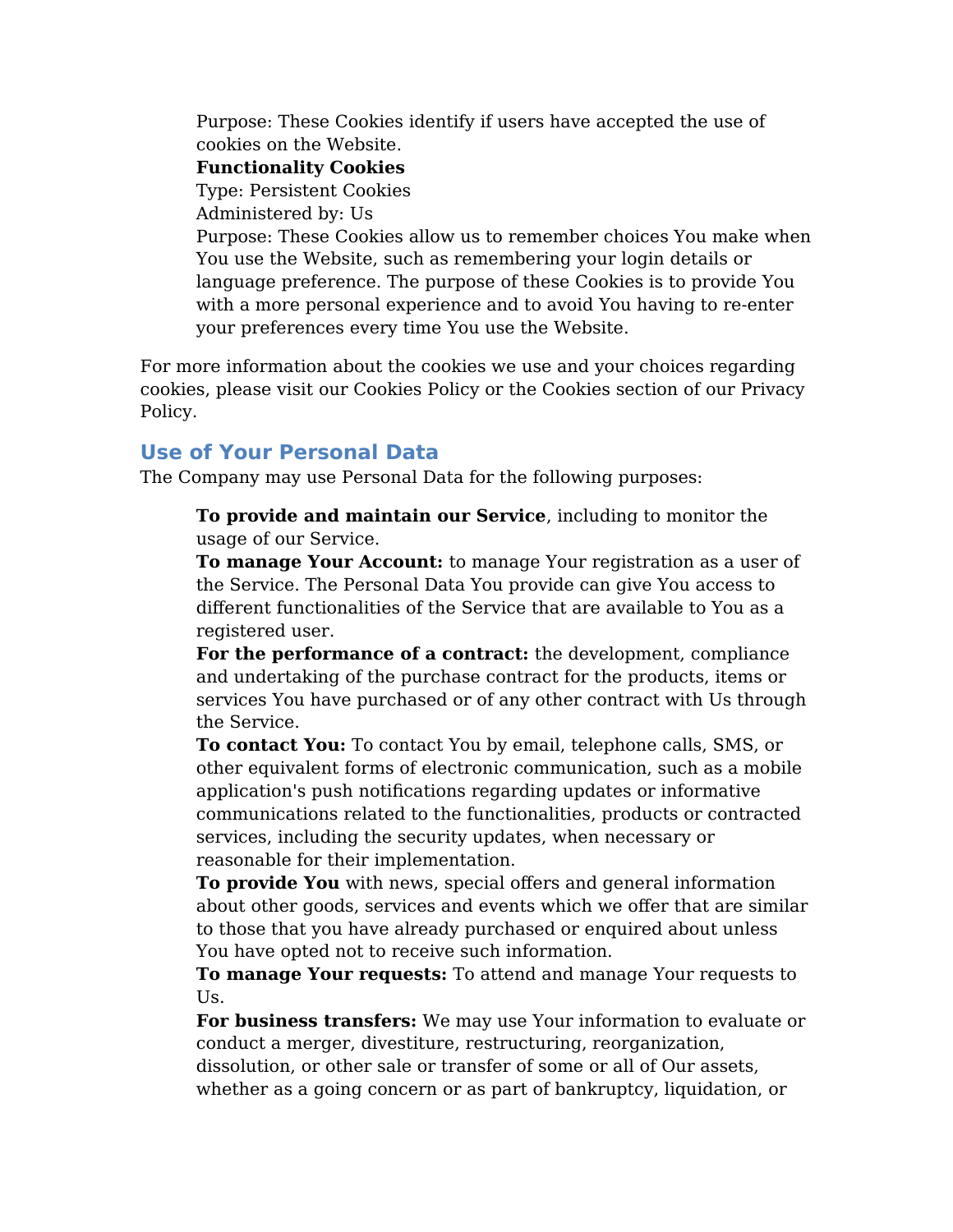similar proceeding, in which Personal Data held by Us about our Service users is among the assets transferred.

**For other purposes**: We may use Your information for other purposes, such as data analysis, identifying usage trends, determining the effectiveness of our promotional campaigns and to evaluate and improve our Service, products, services, marketing and your experience.

We may share Your personal information in the following situations:

- **With Service Providers:** We may share Your personal information with Service Providers to monitor and analyze the use of our Service, to contact You.
- **For business transfers:** We may share or transfer Your personal information in connection with, or during negotiations of, any merger, sale of Company assets, financing, or acquisition of all or a portion of Our business to another company.
- **With Affiliates:** We may share Your information with Our affiliates, in which case we will require those affiliates to honor this Privacy Policy. Affiliates include Our parent company and any other subsidiaries, joint venture partners or other companies that We control or that are under common control with Us.
- **With business partners:** We may share Your information with Our business partners to offer You certain products, services or promotions.
- **With other users:** when You share personal information or otherwise interact in the public areas with other users, such information may be viewed by all users and may be publicly distributed outside.
- **With Your consent**: We may disclose Your personal information for any other purpose with Your consent.

## **Retention of Your Personal Data**

The Company will retain Your Personal Data only for as long as is necessary for the purposes set out in this Privacy Policy. We will retain and use Your Personal Data to the extent necessary to comply with our legal obligations (for example, if we are required to retain your data to comply with applicable laws), resolve disputes, and enforce our legal agreements and policies.

The Company will also retain Usage Data for internal analysis purposes. Usage Data is generally retained for a shorter period of time, except when this data is used to strengthen the security or to improve the functionality of Our Service, or We are legally obligated to retain this data for longer time periods.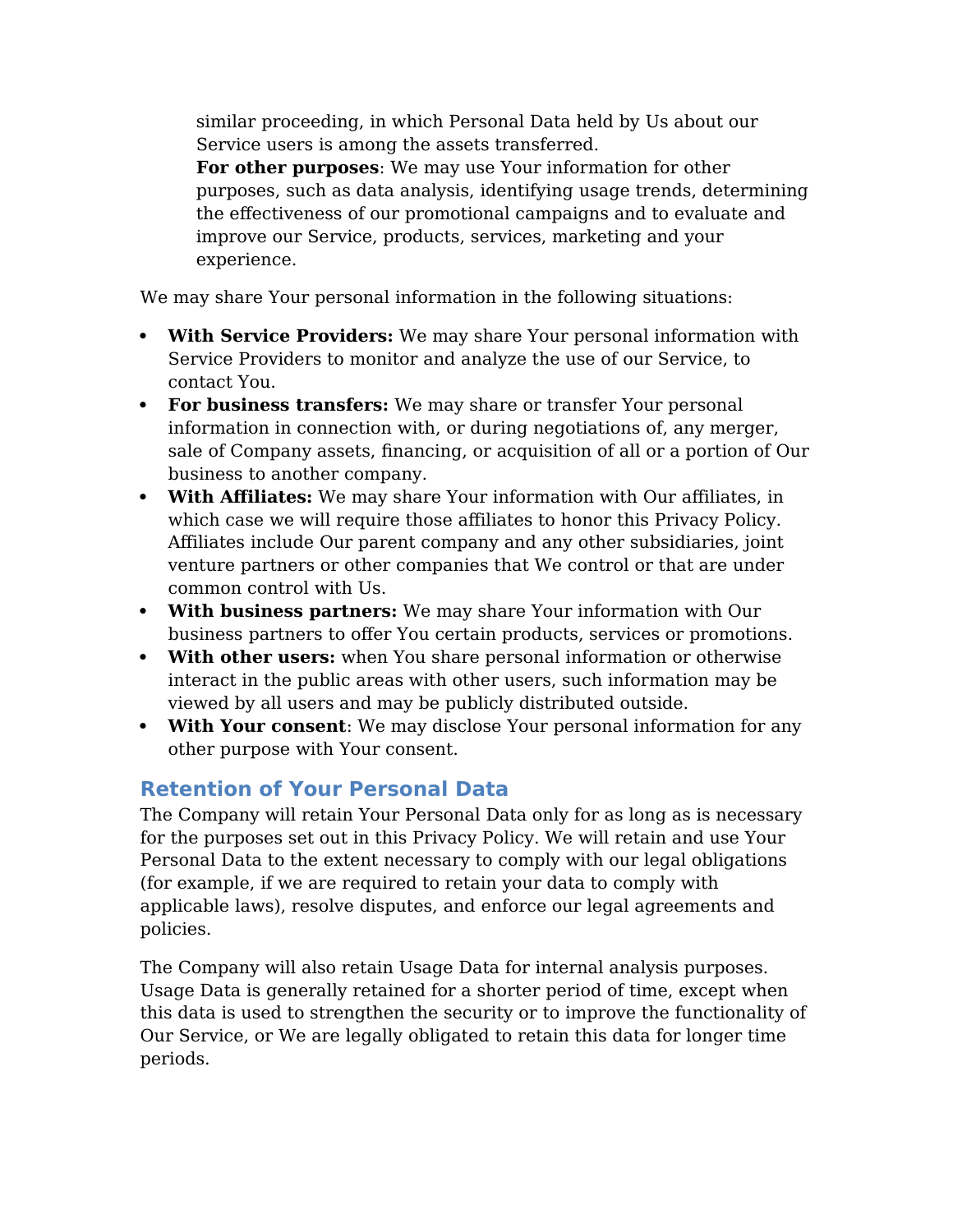## **Transfer of Your Personal Data**

Your information, including Personal Data, is processed at the Company's operating offices and in any other places where the parties involved in the processing are located. It means that this information may be transferred to — and maintained on — computers located outside of Your state, province, country or other governmental jurisdiction where the data protection laws may differ than those from Your jurisdiction.

Your consent to this Privacy Policy followed by Your submission of such information represents Your agreement to that transfer.

The Company will take all steps reasonably necessary to ensure that Your data is treated securely and in accordance with this Privacy Policy and no transfer of Your Personal Data will take place to an organization or a country unless there are adequate controls in place including the security of Your data and other personal information.

## **Disclosure of Your Personal Data**

#### **Business Transactions**

If the Company is involved in a merger, acquisition or asset sale, Your Personal Data may be transferred. We will provide notice before Your Personal Data is transferred and becomes subject to a different Privacy Policy.

#### **Law enforcement**

Under certain circumstances, the Company may be required to disclose Your Personal Data if required to do so by law or in response to valid requests by public authorities (e.g. a court or a government agency).

#### **Other legal requirements**

The Company may disclose Your Personal Data in the good faith belief that such action is necessary to:

- Comply with a legal obligation
- Protect and defend the rights or property of the Company
- Prevent or investigate possible wrongdoing in connection with the Service
- Protect the personal safety of Users of the Service or the public
- Protect against legal liability

### **Security of Your Personal Data**

The security of Your Personal Data is important to Us, but remember that no method of transmission over the Internet, or method of electronic storage is 100% secure. While We strive to use commercially acceptable means to protect Your Personal Data, We cannot guarantee its absolute security.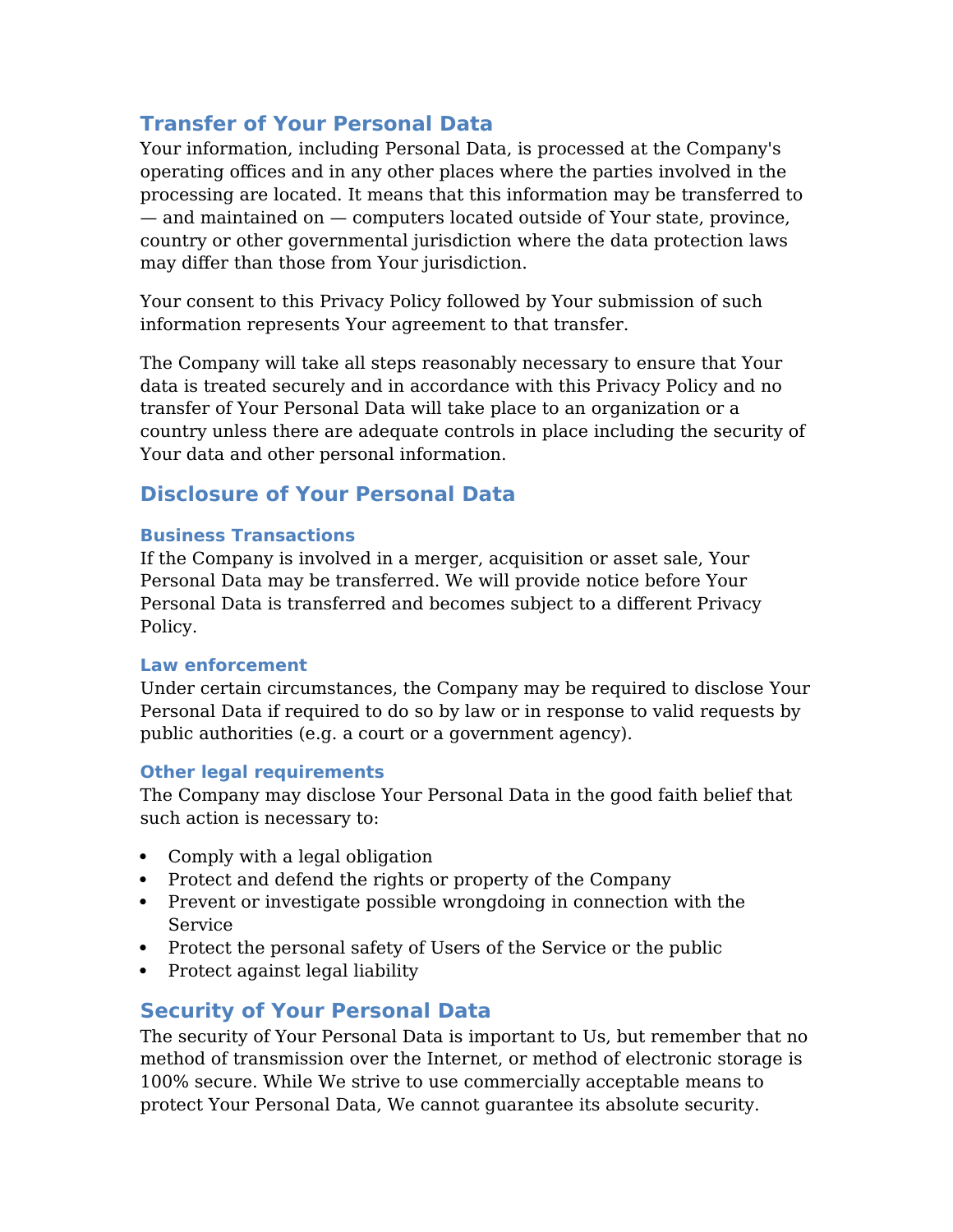# Children's Privacy

Our Service does not address anyone under the age of 13. We do not knowingly collect personally identifiable information from anyone under the age of 13. If You are a parent or guardian and You are aware that Your child has provided Us with Personal Data, please contact Us. If We become aware that We have collected Personal Data from anyone under the age of 13 without verification of parental consent, We take steps to remove that information from Our servers.

If We need to rely on consent as a legal basis for processing Your information and Your country requires consent from a parent, We may require Your parent's consent before We collect and use that information.

## Links to Other Websites

Our Service may contain links to other websites that are not operated by Us. If You click on a third party link, You will be directed to that third party's site. We strongly advise You to review the Privacy Policy of every site You visit.

We have no control over and assume no responsibility for the content, privacy policies or practices of any third party sites or services.

# Changes to this Privacy Policy

We may update Our Privacy Policy from time to time. We will notify You of any changes by posting the new Privacy Policy on this page.

We will let You know via email and/or a prominent notice on Our Service, prior to the change becoming effective and update the "Last updated" date at the top of this Privacy Policy.

You are advised to review this Privacy Policy periodically for any changes. Changes to this Privacy Policy are effective when they are posted on this page.

# Contact Us

If you have any questions about this Privacy Policy, You can contact us: